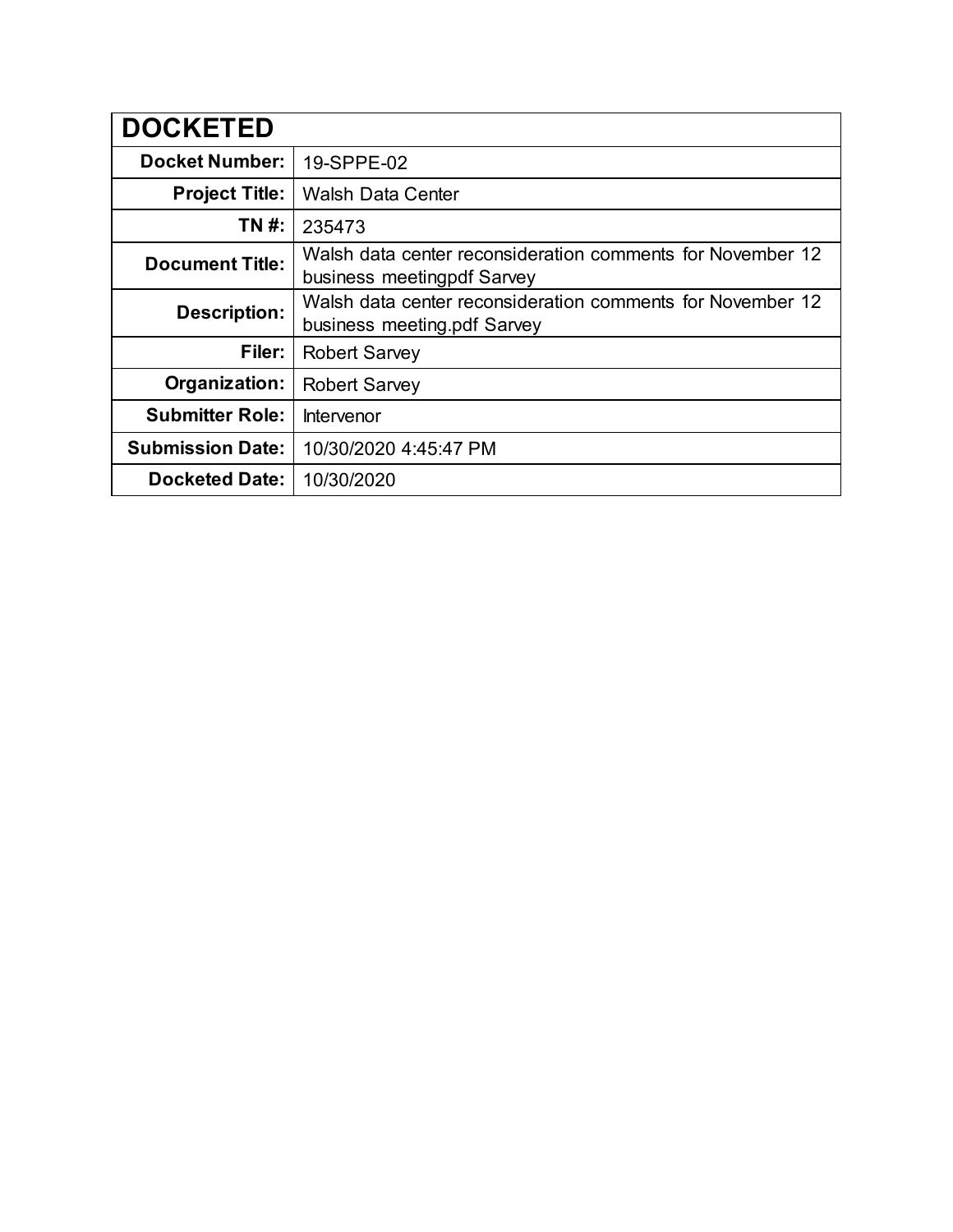#### State of California State Energy Resources Conservation and Development Commission

In the matter of:

Walsh Data Center **Docket 19-SPPE-02** 

## Robert Sarvey's Comments on Reconsideration of Walsh Final Decision

### SECTION 1720 OF THE COMMISSIONS REGULATIONAS ALLOW A PETETION FOR RECONSIDERATION IN AN SPPE PROCEEDING.

The applicant argues that the, "*Petitioner has no right to file a Petition for Reconsideration under Section 1720 of the Commission Regulations."* The applicant argues that Petitions for Reconsideration can only be filed in AFC proceedings according to Article 5 of the commission's regulations. The applicant's argument is laughable as the applicant's attorney just filed a petition for reconsideration in the Sequoia Data Center Proceeding. On September 10 the applicant's attorney filed a petition for reconsideration of the full commission's decision to remand the Sequoia Data center PD back to the committee. (See Sequoia Data Center 19-SPPE-03 TN 234649**) [C1-Santa Clara LLC Petition For Reconsideration-Appeal of Order.](https://efiling.energy.ca.gov/GetDocument.aspx?tn=234649&DocumentContentId=67498)**

Applicant's attorney has raised these baseless claims that Section 1720 does not allow a Petition for Reconsideration in SPPE Proceedings before and they have been rejected. As the full commission stated in the McLaren Data Center "Order on Petition for Reconsideration", *"Notwithstanding the parties' various arguments about the applicability of Section 1720, the Commission is not persuaded that Section 1720 does not apply and, moreover, recognizes that it has discretion under Public Resources Code section 25530 to consider a petition for reconsideration for any Commission order or decision." <sup>1</sup>*

 $\ddot{\phantom{a}}$ <sup>1</sup> 17-SPPR-01 TN 226293 **[Order on Petition for Reconsideration](https://efiling.energy.ca.gov/GetDocument.aspx?tn=226293&DocumentContentId=57057) Page 2**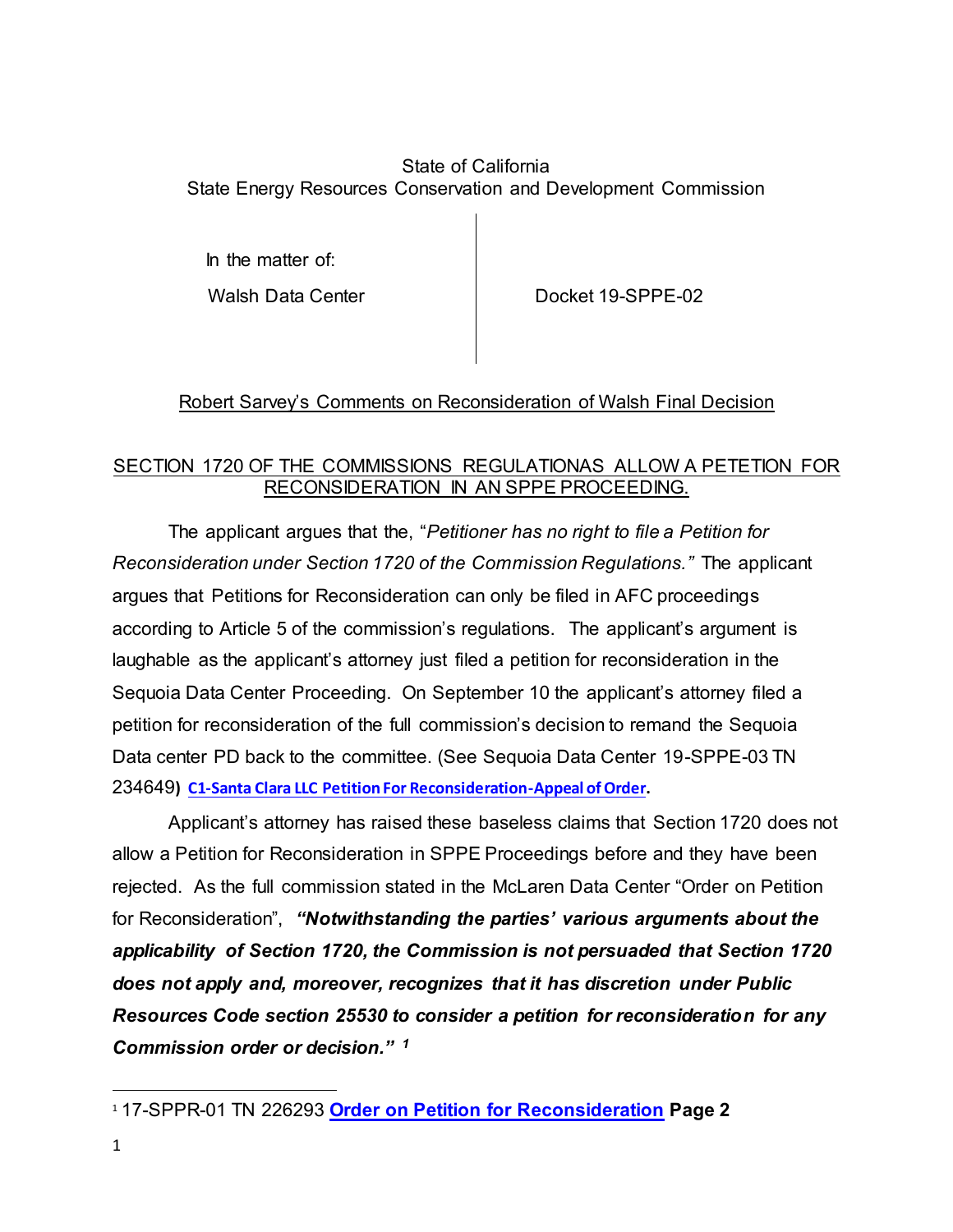# PETIONER WAS NOT AWARE THAT THE WALSH AND LAFYETTE PROJECTS WERE ADJACENT DURING THE MAY 27 EVIDENTIRY HEARING FOR THE WALSH PROJECT

Both staff and applicant make claims that petitioner knew about the location of the Lafayette Data Center next to the Walsh Data Center. While petitioner was aware there was a proposed Lafyette Data Center at the May 27 evidentiary hearing it would have been impossible to know the projects location since the commission itself did not announce receipt of the application until July 12, 2020. (See TN 228949 Notice of Receipt) Clearly the applicant was aware the Lafayette and Walsh Projects were adjacent as they are both owned and managed by Digital Realty. Neither staff or applicant included the impacts from the construction and operation of the 99 MW Lafayette Data Center into the analysis of the construction and operational impacts of the Walsh Data Center. This is despite the fact that BAAQMD CEQA Guidelines require inclusion of all reasonably foreseeable projects in the cumulative impact's assessment an error in Staff CEQA analysis and fatal to the commission's decision.

## THE DECISION COMMMITS LEGAL ERROR IN CONCLUDING THAT NO CUMULATIVE IMPACT AASESMENT IS REUIRED BY CEQA.

The Walsh Final Decision makes a legal error when it mistakenly concludes that an air quality cumulative impact assessment is not necessary. The final decision reasons that a cumulative impact analysis is not required stating:

> "Mr. Sarvey challenged Staff's reliance on the 2017 BAAQMD Guidelines, pointing to language in the 2017 BAAQMD Guidelines stating that BAAQMD Thresholds are not conclusive and do not excuse a public agency of the duty to consider evidence that a significant effect may occur under the fair argument standard. Mr. Sarvey stated that the area in which the Project is to be located is overburdened with pollution, pointing to the number of existing and proposed data centers as well as to the fact that BAAQMD has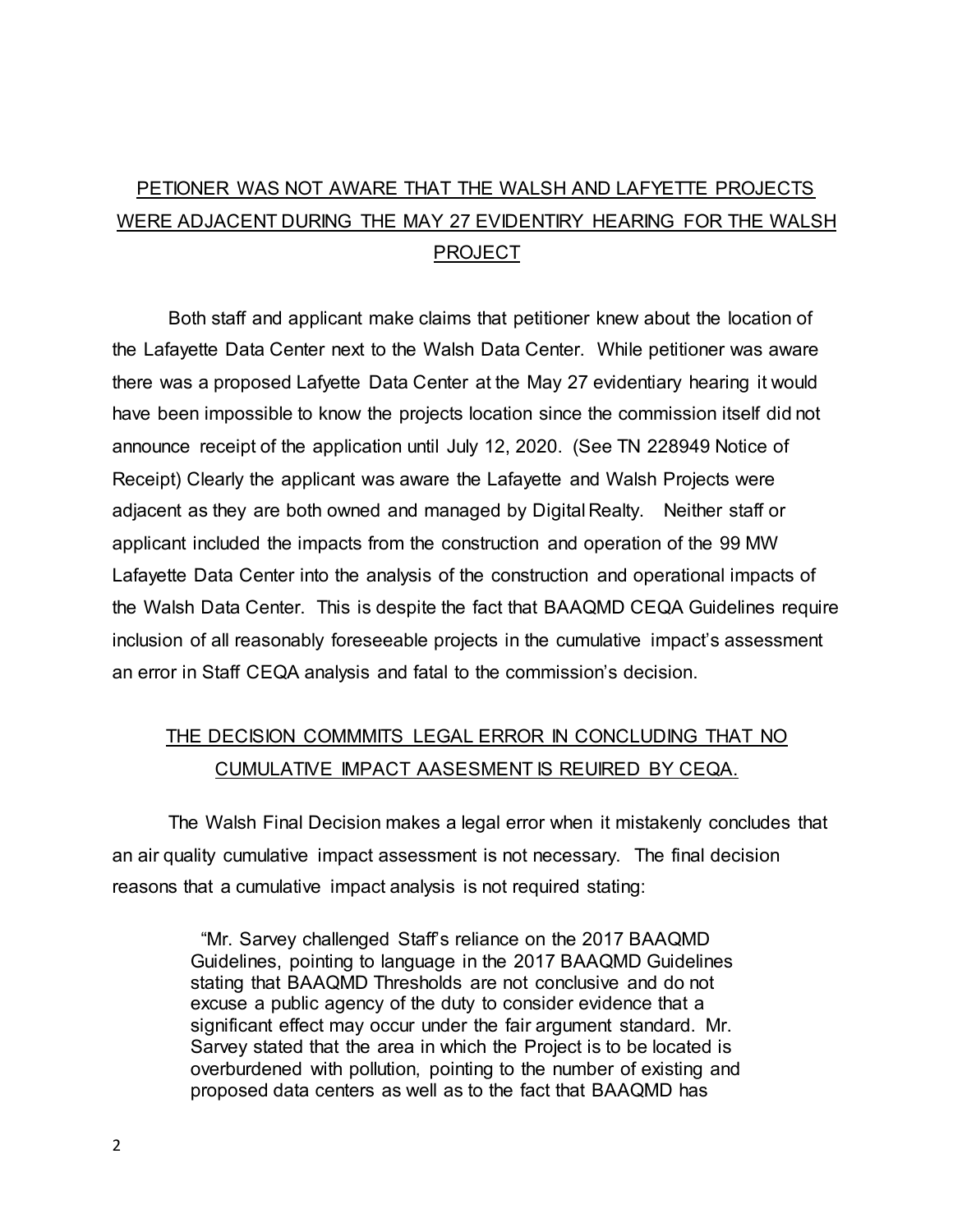designated it as an area in need of best practices and further study under its CARE (Community Air Risk Evaluation) Program." ………In reliance on the BAAQMD Thresholds, we find that there are no significant cumulative impacts from criteria pollutants related to routine emissions.

But the California Air Resource Board disagrees with the Final Decision's conclusions. The Air Resources Board submitted a letter addressed to the Sequoia committee but clearly stated in the letter, *"CARB's concerns here are applicable to most, if not all, proposed data center projects undergoing review. Thus, while the comments here are made in the context of the Sequoia Data Center proposal, they also represent air quality issues with current data center review."***<sup>2</sup>** The Air Resources Board stated in their October 15 comment letter, on the air quality analysis of the Sequoia Data Center and the other data centers the CEC is permitting.

> *"it would be appropriate to consider ambient air quality impacts of multiple data centers—not just multiple generators—because the CEC is currently considering several projects in the same area. The impacts from the operation of the backup generators at these other constructed and/or proposed data centers located in the general project area should be included in the ambient air quality analysis for the proposed project to determine the cumulative impacts. Including these other data centers in the analysis is important given that it is unlikely the impacts from these other projects are properly accounted for in the background ambient data. This suggests there are significant adverse environmental impacts from this proposed project that require additional mitigation measures or a full environmental impact report—or even that the SPPE is not appropriate for this project."<sup>3</sup> "Thus, the conditions under which data centers may operate may already include poor air quality, meaning the incremental contribution of data centers to this pollution may also be cumulatively significant, even for relatively small amounts of pollution."* 4

<sup>2</sup> Exhibit 1 TN 235271 California Air Resources Board Comments - CARB Comments on Air Quality Analysis Page 2

<sup>3</sup> Exhibit 1 TN 235271 California Air Resources Board Comments - CARB Comments on Air Quality Analysis Page 5 ,6

<sup>4</sup> Exhibit 1 TN 235271 California Air Resources Board Comments - CARB Comments on Air Quality Analysis Page 7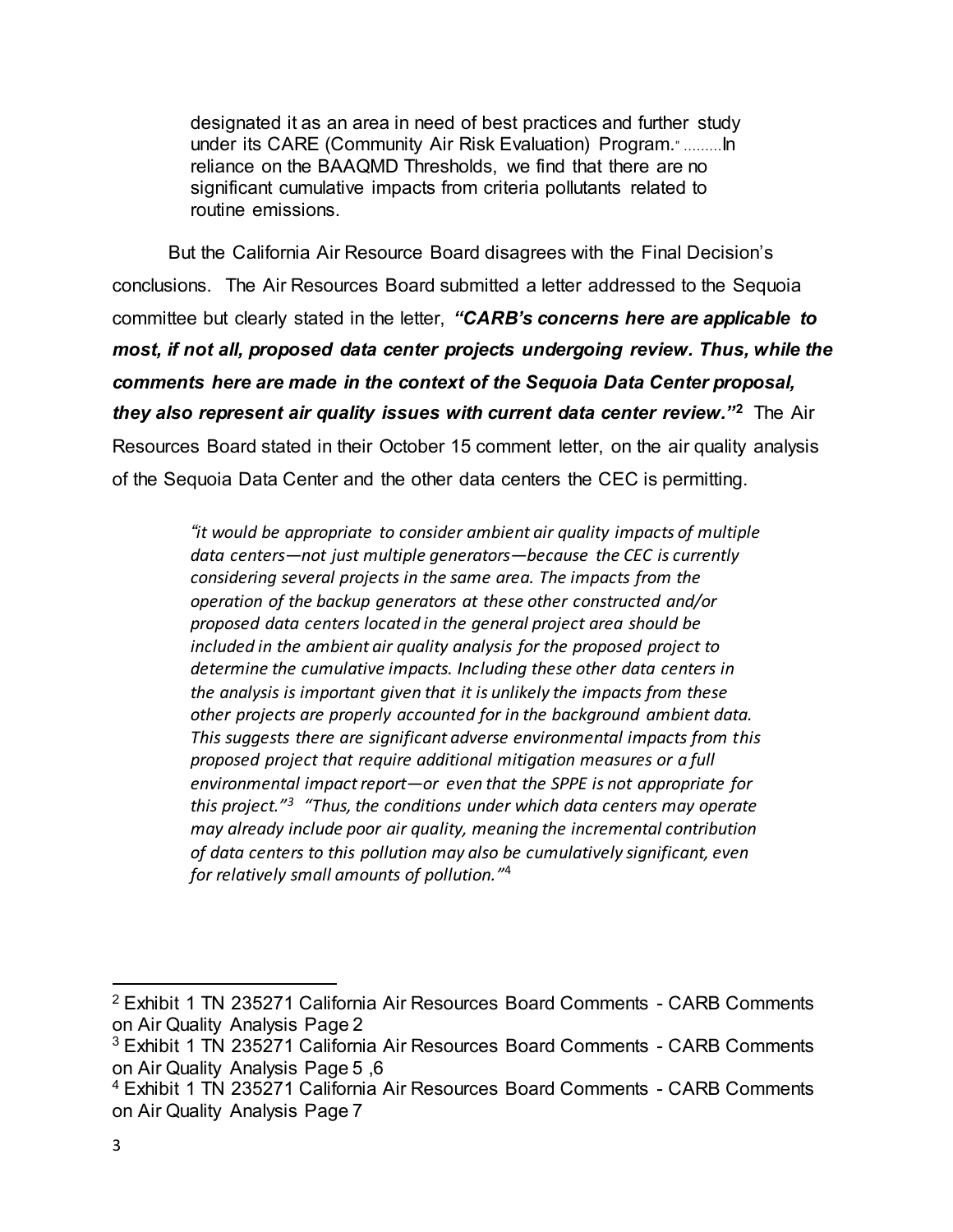On August 29, 2019 the committee for the Walsh Data Center held a status conference for the application. At that conference the committee also expressed an interest in the cumulative air impact analysis of the project in conjunction with other data centers on the SVP South Loop. As the Committee stated at the August 29 status conference for the Walsh Data Center:

> "A further area is cumulative impacts. What projects have been previously approved or are under construction that are being used for the cumulative impacts analysis? For example, in Walsh, is Walsh on the same loop as say SC-1, McLaren, and Laurelwood, for determining cumulative impact for reliability? Similarly, this would also impact air quality. And I know that there were several data requests that staff put forward about these types of issues in terms of cumulative impacts analysis, but we're also very interested in that. And air quality always raises to me then issues of public health and environmental justice. So again we're not looking for answers today, but we do expect to see some analysis and evidence to help us make an informed decision when it comes time for that."<sup>5</sup>

The committee's concerns related to the need and legal requirement for a cumulative air quality analysis in the Walsh Data center proceeding has been confirmed by the Air Resources Board October 15 letter. As I have repeatedly testified, commented, and briefed CEQA requires a cumulative impact assessment especially when the agency conducting the analysis is also reviewing similar projects within a few thousand feet of each other. CEC staff's comments on the petition are meritless.

## THE DECISION COMMMITS LEGAL ERROR IN CONCLUDING THAT NO EMERGENCY OPERTIONS AIR QUALITY IMPACT AASESMENT IS REQUIRED BY CEQA.

The Walsh Final Decision adopts CEC Staff's theory that analyzing emergency operations is too speculative and therefore need not be performed. The Walsh Final Decision states, *"Mr. Sarvey argued that the IS/PMND fails to meet the requirements of CEQA because it did not analyze the potential impact to air quality from emergency operations. Mr. Sarvey disagreed that such an analysis is too speculative, pointing out* 

<sup>5</sup> TN 229861 Transcript of 08-29-2019 Committee Conference Page 29,30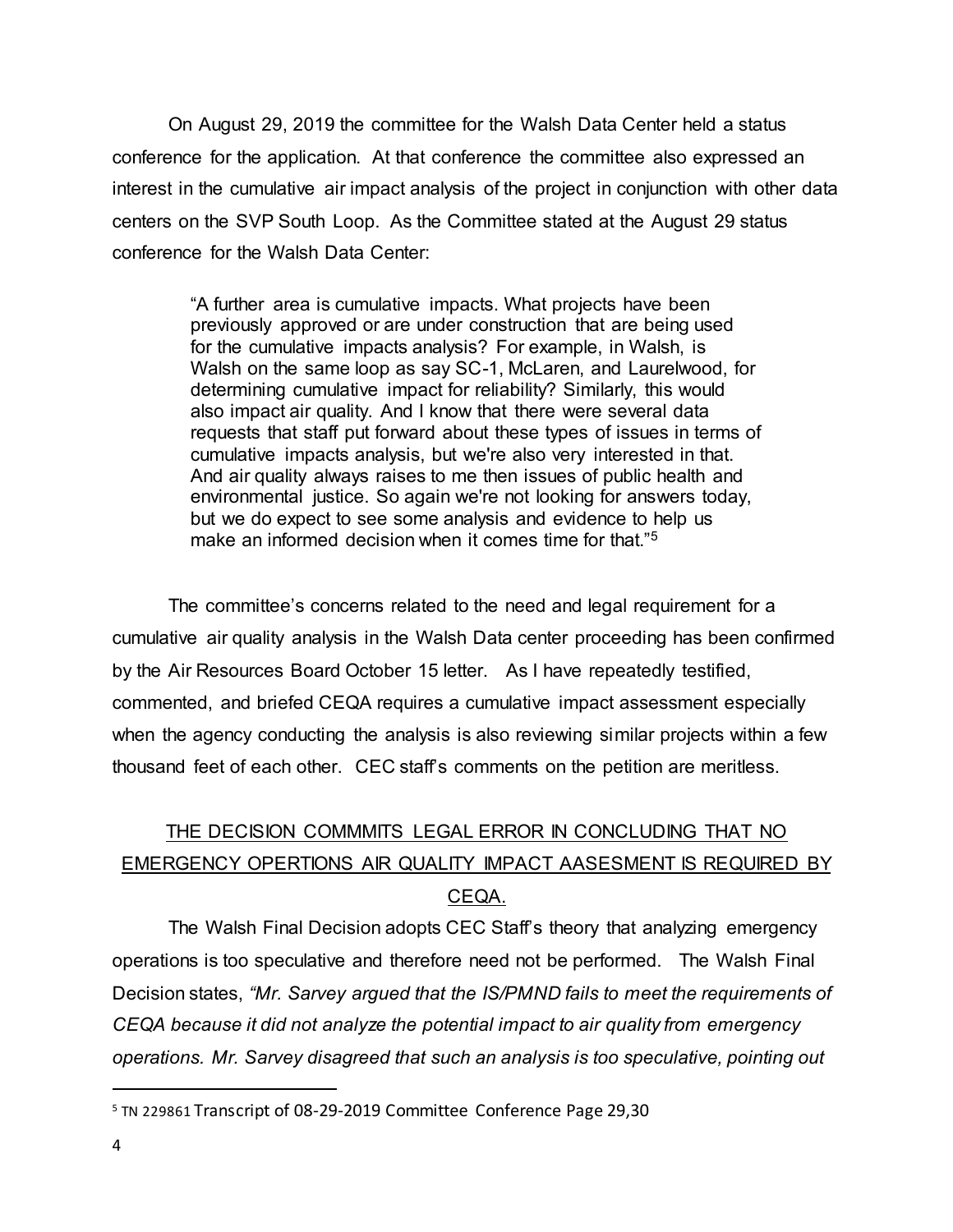*that a similar analysis was done for the Laurelwood Data Center by CEC Staff and for the Santa Clara Data Center by BAAQMD. He also claimed that an analysis of emergency operations was conducted in Washington State. However, the fact that a modeling analysis was performed for other backup generators does not mean that such an analysis would yield useful information in this case."<sup>6</sup> ……. We find Staff's approach to be well-reasoned and decline to adopt Mr. Sarvey's conclusion that, because an analysis was performed under other circumstances, CEQA requires it to be performed here. While we agree that the operation of the Backup Generators in the event of interruption of electric service from SVP will create criteria pollutant emissions, we are persuaded that the number of assumptions required for assessing the impacts of those emissions render the results too speculative to be meaningful.<sup>7</sup> "*

The Air Resources Board disagrees with the CEC Staff and the final decision that emergency operation is too speculative to model and agrees that CEQA requires such an assessment. The Air Resources Board stated in its October 15 letter to the commission on data center air quality analysis.

> "In CARB's view, data center emergency operations are not speculative, and an evaluation of their operations during loss of power—for which the centers are being specifically designed, and for which they are marketed to customers—is also not speculative. CEQA requires an appropriate evaluation even of foreseeable impacts otherwise imprecise in scope or contingent in occurrence.<sup>8</sup> ………. Modeling at least some impact from simultaneous operation of the backup generators is no more speculative than assuming no hours of simultaneous operation or even in modeling the permitted 50 hours annually of operation for maintenance, which requires a similar degree of CEC making reasonable assumptions.<sup>9</sup> ...... Consequently, CARB recommends that the short-term criteria pollutant and toxic air contaminant ambient air quality impacts due to the emergency operation of the backup generators for the proposed project be evaluated.<sup>10</sup>

<sup>6</sup>TN 234408 Walsh Final Decision Page 22

<sup>7</sup> TN 234408 Walsh Final Decision Page 22

<sup>&</sup>lt;sup>8</sup> Exhibit 1 TN 235271 California Air Resources Board Comments - CARB Comments on Air Quality Analysis Page 6

<sup>&</sup>lt;sup>9</sup> Exhibit 1 TN 235271 California Air Resources Board Comments - CARB Comments on Air Quality Analysis Page 8

<sup>10</sup> TN 235271 California Air Resources Board Comments - CARB Comments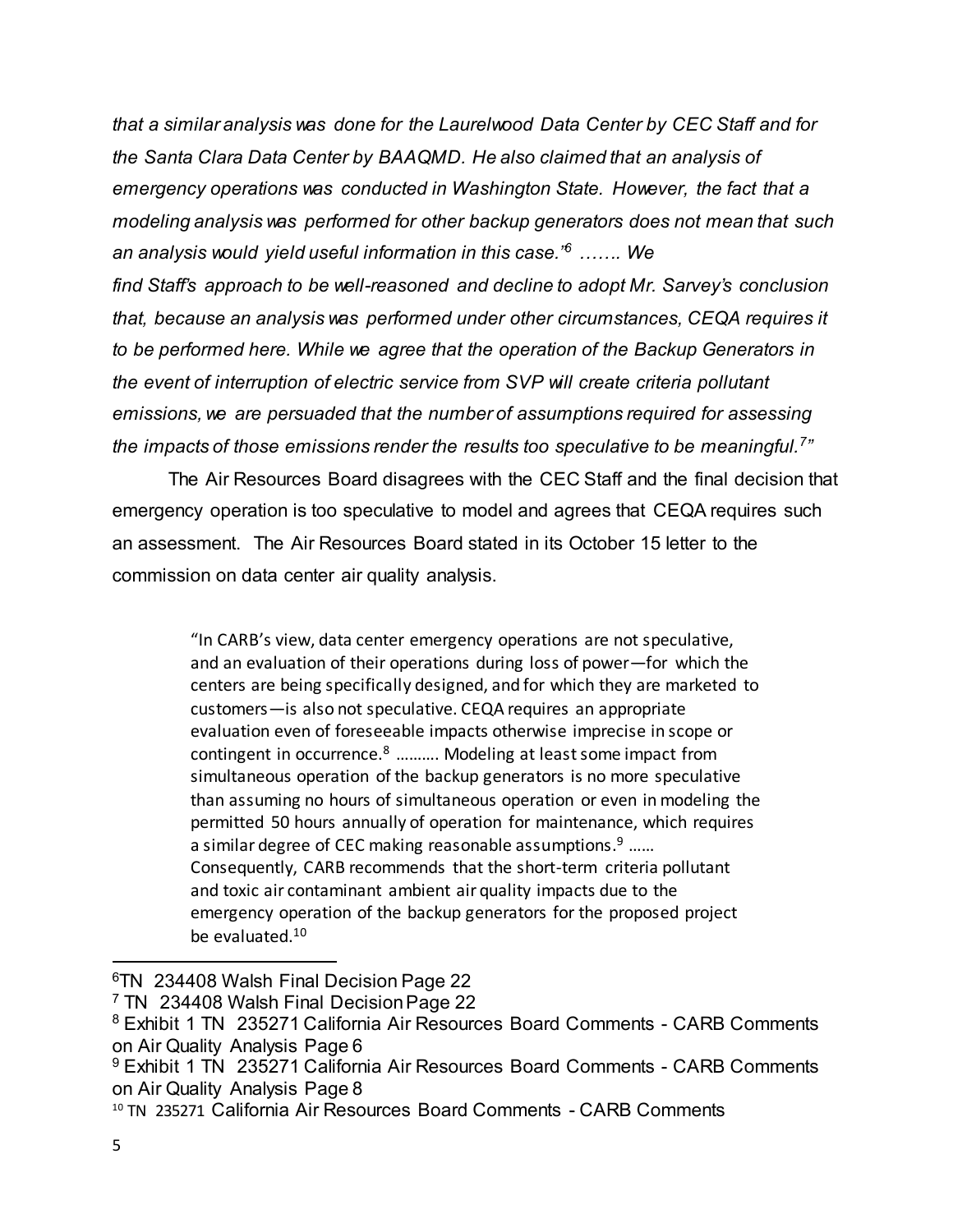The Final Decision commits legal error when it concludes that emergency operations analysis is not required by CEQA.

#### CEC STAFF'S OPPOSITION TO THE PETITION FOR RECONSIDERTION IS MERITLESS.

CEC Staff states in its opposition to the petition for reconsideration that, *"In dramatic fashion, the petition identifies rolling blackouts, unprecedented strain on the grid, states of emergency, public safety power shutoffs (PSPS), and programmatic comments regarding backup diesel generators made by the California Air Resources Board as the rationale for the petition. The petitioner is simply attempting to cloak an effort to relitigate the issue of air quality analysis for emergency operations, an issue that was comprehensively analyzed. The petition confuses the issue of causes of emergency generator operations with ability to model emergency generator operations and related emissions.*" 11

CEC Staff is ignoring the concerns expressed by all five commissioners at the September 9 business meeting. At that meeting, *"The CEC adopted a motion to remand the proceedings back to the Committee for further proceedings, citing the new information about energy emergencies and the need to consider additional relevant information on air quality and public health impacts, as suggested by CARB and BAAQMD."*<sup>12</sup>

CEC Staff is ignoring their own determinations that rotating outages and CARB's comments now require EIR's in both the San Jose Data Center case and the Great Oaks South Data Center proceeding to address the Air Resources Board's comments and the impacts of energy emergencies on air quality in the project area.

In the Great Oaks South Data Center proceeding CEC Staff just issued a notice of preparation of an EIR.<sup>13</sup> The Committee order authorizing CEC Staff to prepare an

on Air Quality Analysis Page 9

<sup>11</sup> TN 234892 CEC Staff's Opposition to Petition for Reconsideration Page 2 <sup>12</sup> TN 234898 Revised Notice of Hearing – Petition for Remand Page 2,3 <sup>13</sup> TN 235414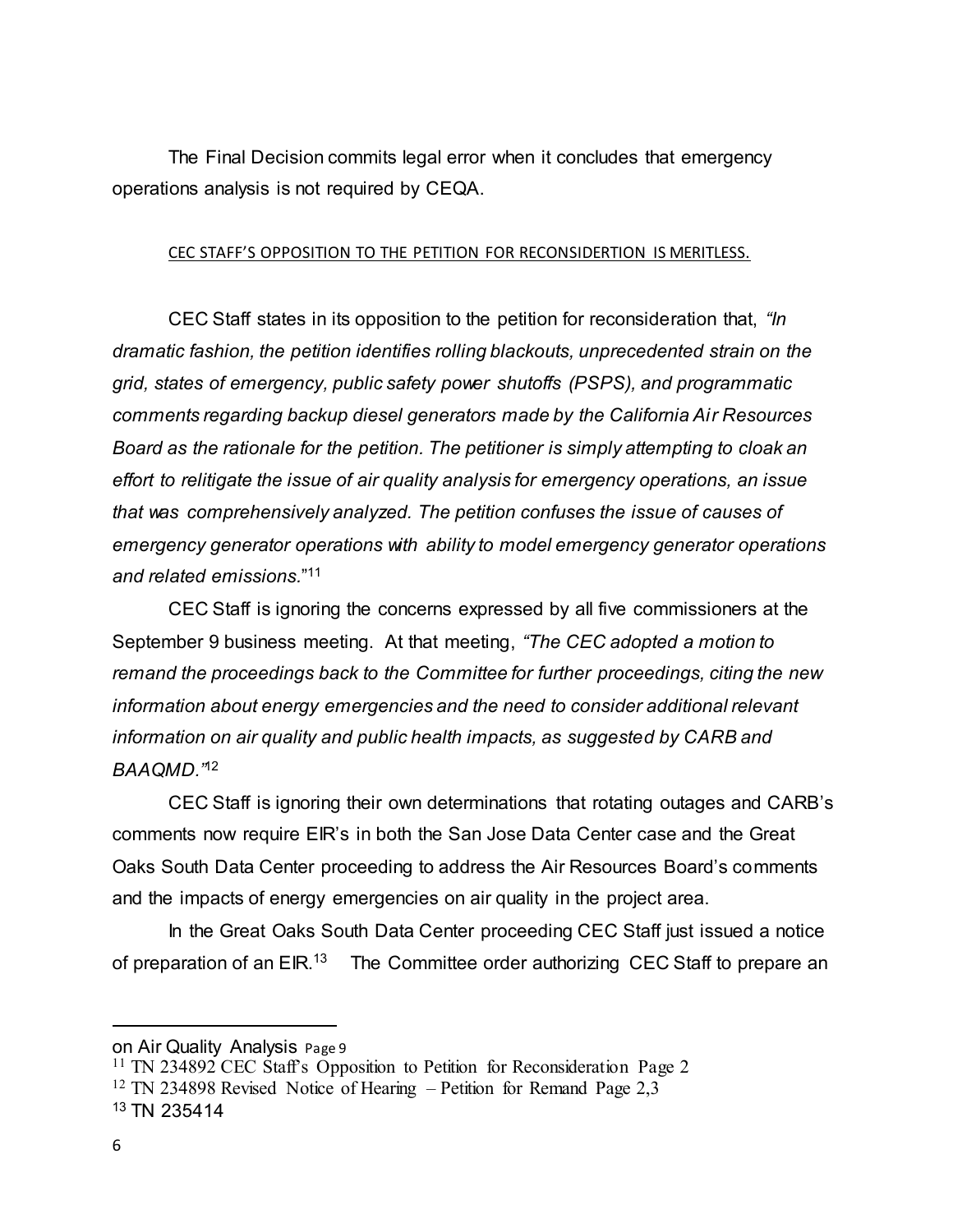EIR stated that CARB and BAAQMD's concerns necessitated CEC Staff to prepare and EIR. As the order stated:

> Here, Staff's intent to conduct the more thorough analyses required under an EIR are appropriate given that CARB and BAAQMD—two agencies with expertise in air quality and public health modeling, analysis, and impacts—have expressed concerns that Staff's analyses and modeling might not fully identify potential significant air quality and public health impacts. In addition, an EIR would help better inform the public, including residents who have expressed significant interest in the project, and allow the CEC to consider alternatives to the proposed diesel-fired backup generators. Thus, given the totality of the circumstances in this case, we agree that an EIR would best meet the purposes of CEQA, and decline Applicant's request to direct Staff to prepare an IS/MND.<sup>14</sup>

. In the San Jose Data Center CEC Staff is now conducting an EIR to analyze the projects impacts to ensure a complete Environmental Impact Report is prepared. As stated in the CEC Staff's latest status report:

> "Since staff filed Status Report #6 on September 15, 2020, staff has continued to meet with the applicant, City of San Jose, the Bay Area Air Quality Management District (BAAQMD), and the California Air Resources board (CARB) to ensure a complete Environmental Impact Report is developed that includes City- and BAAQMDspecific details. To comply with CEQA procedural requirements, staff is also drafting the Notice of Preparation of an Environmental Impact Report for the project." 15

### **CONCLUSION**

Reconsideration of the Walsh Data Center Final Decision is necessary to correct the errors in the decision. Reconsideration is necessary to correct Staff's analyses and modeling that do not fully identify significant air quality and public health